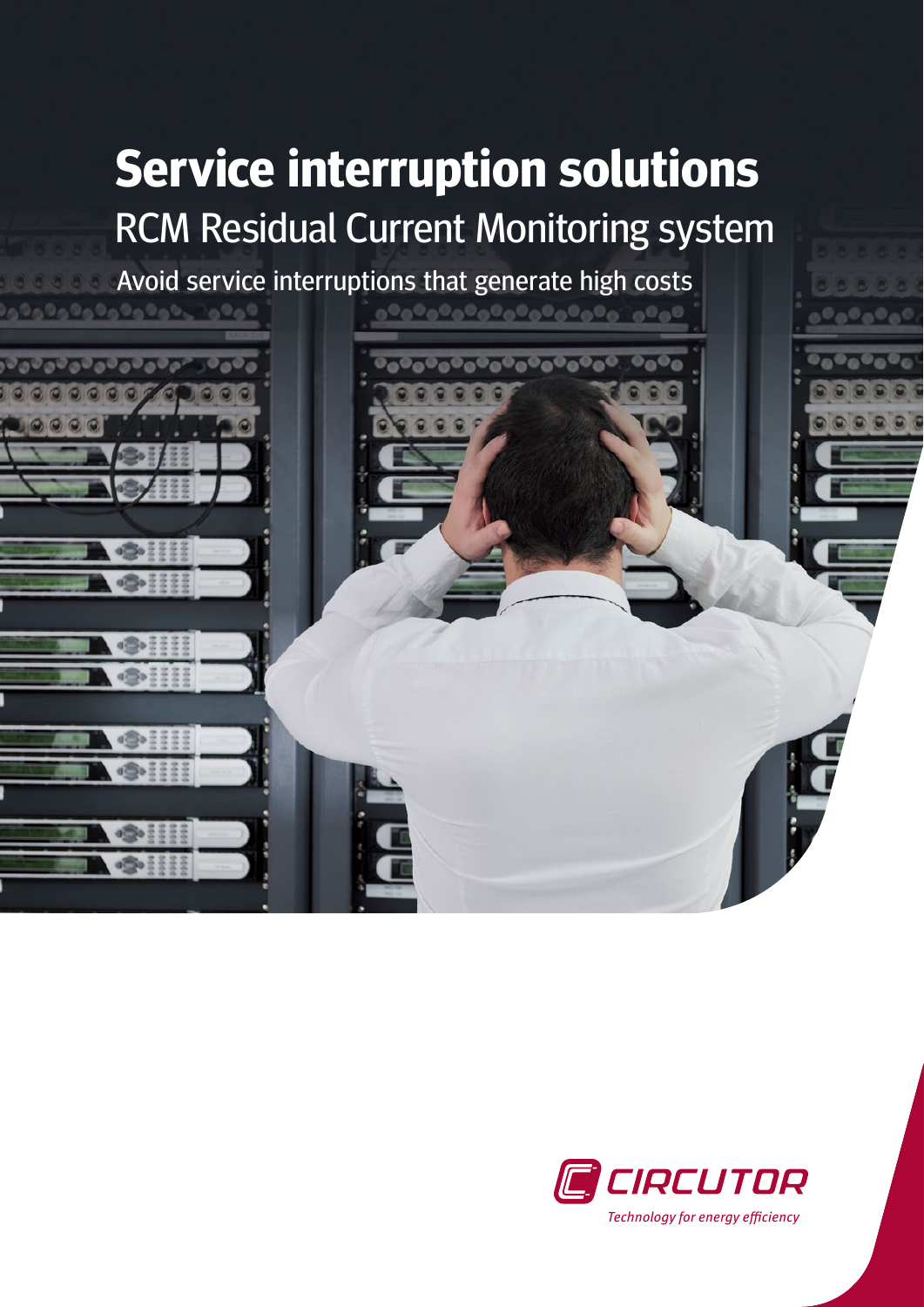# **Avoid service interruptions that generate high costs**



Unexpected but avoidable stops or interruptions, related to an interruption in the electric supply, result in high financial losses. **CIRCUTOR's RGU-10/CBS-4** is an RCM (leakage control) and ultra immunised type A earth leakage protection system, that offers the following advantages.



rgu-10 CBS-4 Leakage control system and earth leakage protection relay installed on **1 line**

Leakage control system and earth leakage protection relay installed on **4 lines**

### What does **CIRCUTOR'S RCM system** offer?



#### **Prevents financial losses, improves competitiveness**

A loss of production, data, services or any other process that is critical to your activity can result in high financial losses. **RGU-10/CBS-4** not only prevents financial losses associated with an interruption in the electric supply but also the resulting lack of competitiveness.



#### **Avoids the risk of fire**

Detects and controls leakage currents before there is a risk of fire.



#### **Reduces maintenance costs**

Prevents system malfunction and offers the possibility of executing corrective actions to prevent these problems from originating.



#### **Eliminates unwanted tripping caused by false readings**

Eliminates unwanted tripping caused by false leakage current readings, as a result of harmonic currents or other transients, generated during grid operations.



#### **Guarantees the safety of persons**

**RGU-10** guarantees system stability and thus the safety of persons as its main purpose.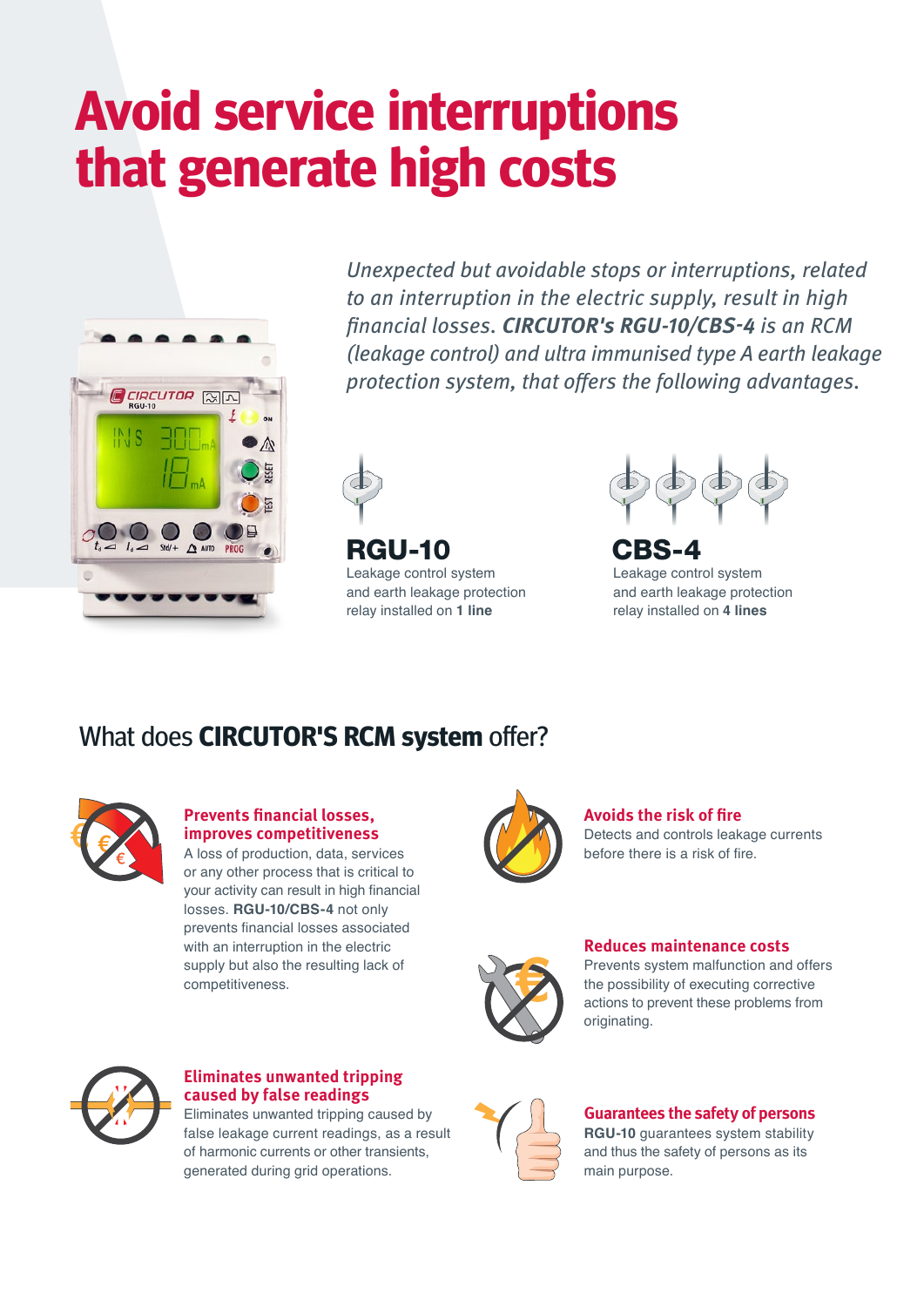### How is the electric installation's **safety and stability** achieved?

### **→ By providing information before disconnecting the system**

Traditional earth leakage protection systems cause the unexpected disconnection of the system. However, **CIRCUTOR**'s RCM system permanently monitors the installation's level of leakage, providing information through its display or communications channel, in order to implement preventive actions that guarantee the safety and stability of the system, preventing high financial losses and with only minimum investment, with very short amortization periods.



Remote indication of leakage level **PowerStudio**